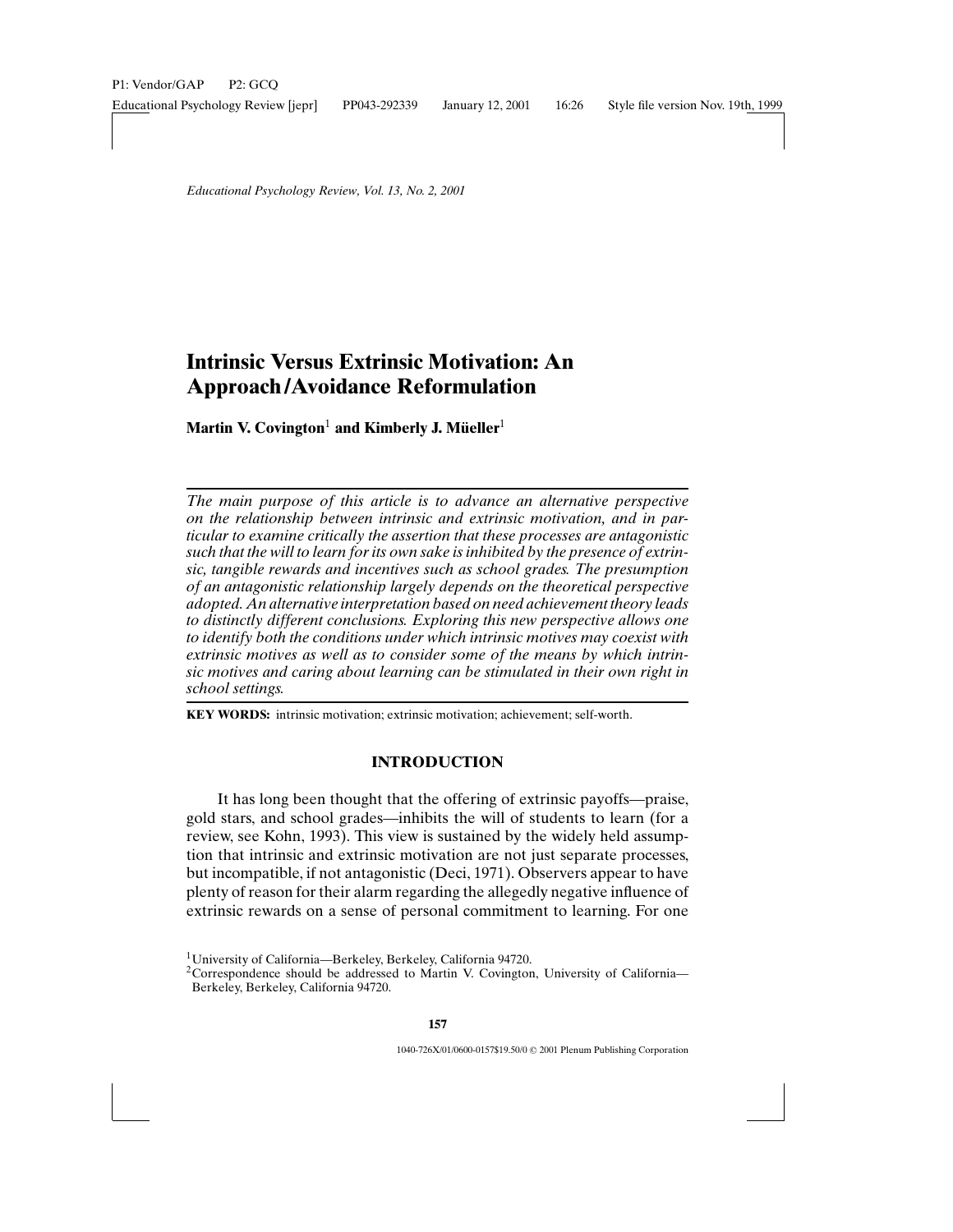thing, the kinds of rewards that dominate in schools are by their very nature extrinsic, extrinsic because they are thought to be unrelated to the act of learning itself. This is troublesome because the offering of extrinsic incentives to induce otherwise reluctant students to study, may focus attention on the tangible payoffs themselves rather than on reinforcing the benefits of learning (Kruglanski, 1978). As a result, it is feared that learning may become the means to an end, that is, merely a way to get rewards, and that when these rewards are no longer available, the willingness to continue learning will likely dissipate (Condry and Chambers, 1978). In addition, according to some observers, when teachers attempt to encourage intrinsic behavior directly—for example, by acknowledging students for pursuing already established interests such as poetry writing—then ironically, these activities may be discouraged. This is the so-called *overjustification effect* (Lepper *et al*.). Such discouragement is believed to occur because the offering of additional rewards devalues an already self-justifiable activity, which from the student's perspective translates as "If someone has to pay me for doing this, it must not be worth doing for its own sake." This reasoning gives credence to the view that intrinsic objectives and extrinsic rewards are by their very nature antagonistic.

According to these arguments, then, students are likely to be placed in a kind of double jeopardy by the use of extrinsic rewards when it comes to promoting intrinsic engagement and valuing what they are learning. Not only may students be distracted from satisfying already established interests when they are rewarded for their efforts, but also, when extrinsic rewards are offered as inducements for undertaking a task, interesting or not, gaining the incentive itself may become the goal, not learning. Neither dynamic bodes well for the promotion of learning for its own sake, nor for the appreciation of what is learned (Müeller and Covington, 2000). Indeed, excessive reliance on extrinsic motivators such as grades and gold stars has been singled out by some observers as a major threat to personal engagement and creative expression among students (e.g., Kohn, 1993). And there is little doubt that schools are dominated by an elaborate system of tangible incentives and inducements, all of which are intended to motivate and control student learning. For example, rewards for good behavior such as compliance with teacher authority or for noteworthy academic accomplishments include social reinforcers such as teacher praise and recognition for students. School grades are the final embodiment of all such extrinsic inducements. The seminal importance of grades evolves from their formal, summative power as a single index for judging overall success and failure in school (Leonard, 1968). Moreover, grades enjoy great credibility both among parents and college admission officers that explains why many students become grade driven, not to say, "grade grubbing" (McGraw, 1978). This grade focus begins surprisingly early in life. There appears to be at least two reasons for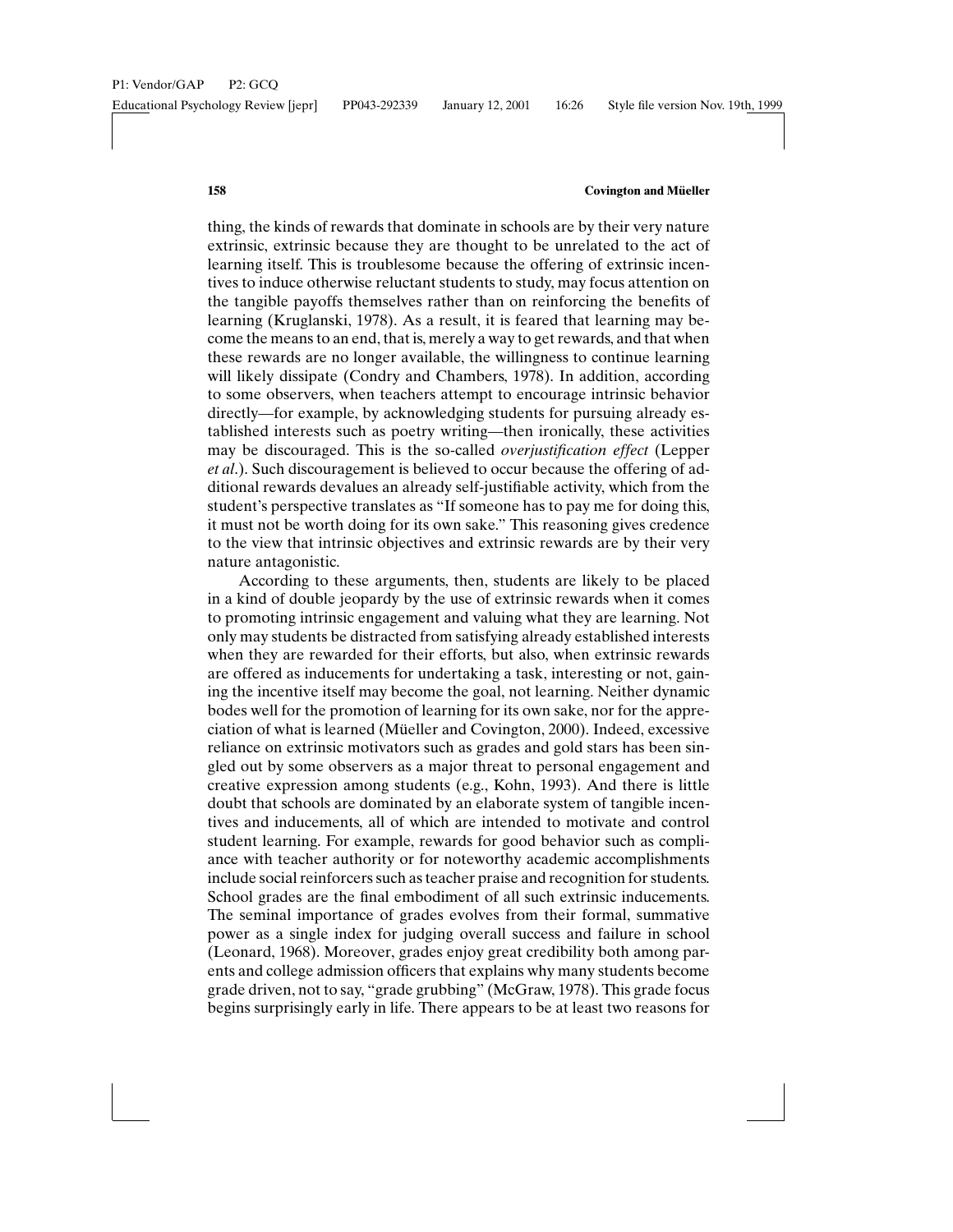this increasing preoccupation with grades. First, as students grow older they increasingly make the link between grades and access to higher education, which in turn represents the gateway to prestigious occupations. Second, as children grow older, their sense of self-worth comes to depend more and more on the ability to achieve competitively (Harari and Covington, 1981). As a result, nothing else contributes more to a child's sense of worth than does a good report card, nor discourages it so completely as do poor grades (Oakes, 1985). Given this perspective, it comes as no surprise to learn that virtually all the students in our college samples rate achieving the highest grade possible as the main reason for learning, with such reasons as increasing one's knowledge or undertaking work as a matter of personal challenge rated far less important (Covington and Wiedenhaupt, 1997).

If high grades become increasingly important as students grow older, not only as indications of their personal worth but also as passports to prestigious occupations, then what becomes of the intrinsic value of learning? The fundamental question addressed by the research reported here asks whether or not intrinsic objectives can coexist to any degree in the face of a performance mentality based on striving for external incentives such as school grades. Our inquiry also aims to identify both the conditions under which intrinsic motives may coexist with extrinsic motives as well as the means by which personal interest in learning can be stimulated in its own right.

In pursuing these objectives, we relied heavily on the research conducted by the Teaching/Learning Project at the University of California at Berkeley (Covington, 1992, 1998). The database includes 5-yearly cohorts of some 500 Berkeley undergraduates, all of whom were enrolled in different offerings of the introductory psychology course taught by the first author. Although Berkeley undergraduates are obviously unrepresentative of students at large, in one important way they are a perfect group to inform the issues we chose to study. Among what other group does caring about learning for its own sake hang more delicately in the balance than for these students whose very sense of self is defined so completely by a long history of extraordinary, grade-driven academic successes? Yet, the use of these students clearly limits the generalizability of this research. For this reason we offer our findings largely as a means to raise motivational issues that may have broader application across the grade levels and for a wider variety of student groups.

# **A PREVIEW**

The most important findings from the research were among the first to emerge. Our initial, informal interviews with students provided unmistakable evidence that much of what students learn and retain is acquired out of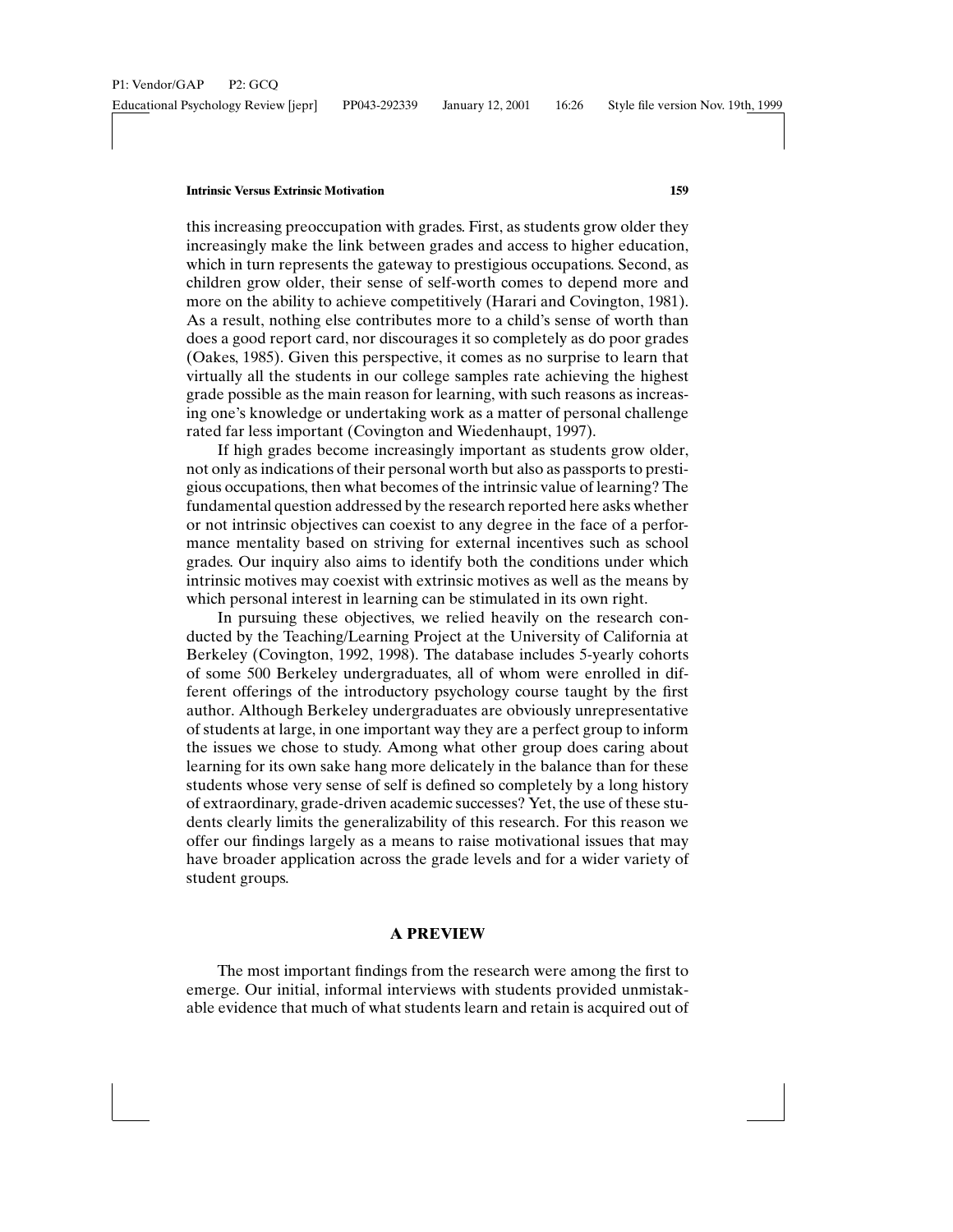personal interest and not just for the sake of achieving high grades. These early impressions were supported by a series of more formal inquiries that involved self-report questionnaires and brief follow-up essays designed to determine what aspects of intrinsically obtained knowledge were most valued by students, how frequently such knowledge evolved, and how deeply these values were held.

These inquiries convinced us of the durability and depth of student appreciation for much of what they were learning, quite apart from any immediate grade benefits. But assuming that such an appreciation was genuine, we wondered by what mechanisms could intrinsic values exist, even flourish, in the presence of the harsh selective sorting of students, an overemphasis on extrinsically conditioned rewards, and a dominant grade focus? We began by asking ourselves whether the traditional distinction between intrinsic and extrinsic motivation was helpful to our inquiries or if we first needed to reconsider the nature of intrinsic motivation in fundamentally different terms?

In the end, we decided that the classic intrinsic/extrinsic dichotomy was not a fruitful starting point for our deliberations. Rather, we concluded, first, that it is not the offering of rewards per se—nor their intrinsic or extrinsic character—as much as it is the fear of negative reinforcers that is the root cause of the threat to learning for its own sake. Negative reinforcers involve payoffs, not for achieving something positive, such as completing an assignment on time, but for avoiding something abrasive, as in the case of the student whose reason for studying is to avoid failing. Second, we concluded that an appreciation for learning, when it does occur in such failure-threatening contexts, is more a matter of the reasons for achieving than of the nature of the rewards themselves. For example, striving for high grades as a way to demonstrate superior ability tends to eclipse the inherent value in what is being learned.

This line of reasoning was not meant to denigrate the role of rewards. Rewards play a crucial role in this drama, but not in the ways we initially thought. In essence, we came to appreciate more fully that different kinds of incentives call out different student behavior (Bandura, 1982).

All classrooms reflect some kind of reward structure within which all academic work occurs (Doyle, 1983). It is this structure that transmits information to students about what they must do if they want to be successful. For example, in what Alschuler (1973) calls failure-oriented (competitive) classrooms, the rules of the learning game require that an inadequate supply of rewards (e.g., good grades) be distributed unequally, with the greatest number of rewards going to the best performers or to those who learn the quickest. This amounts to a zero-sum scoring system: if one student (player) wins (or makes points), then other students must lose (points).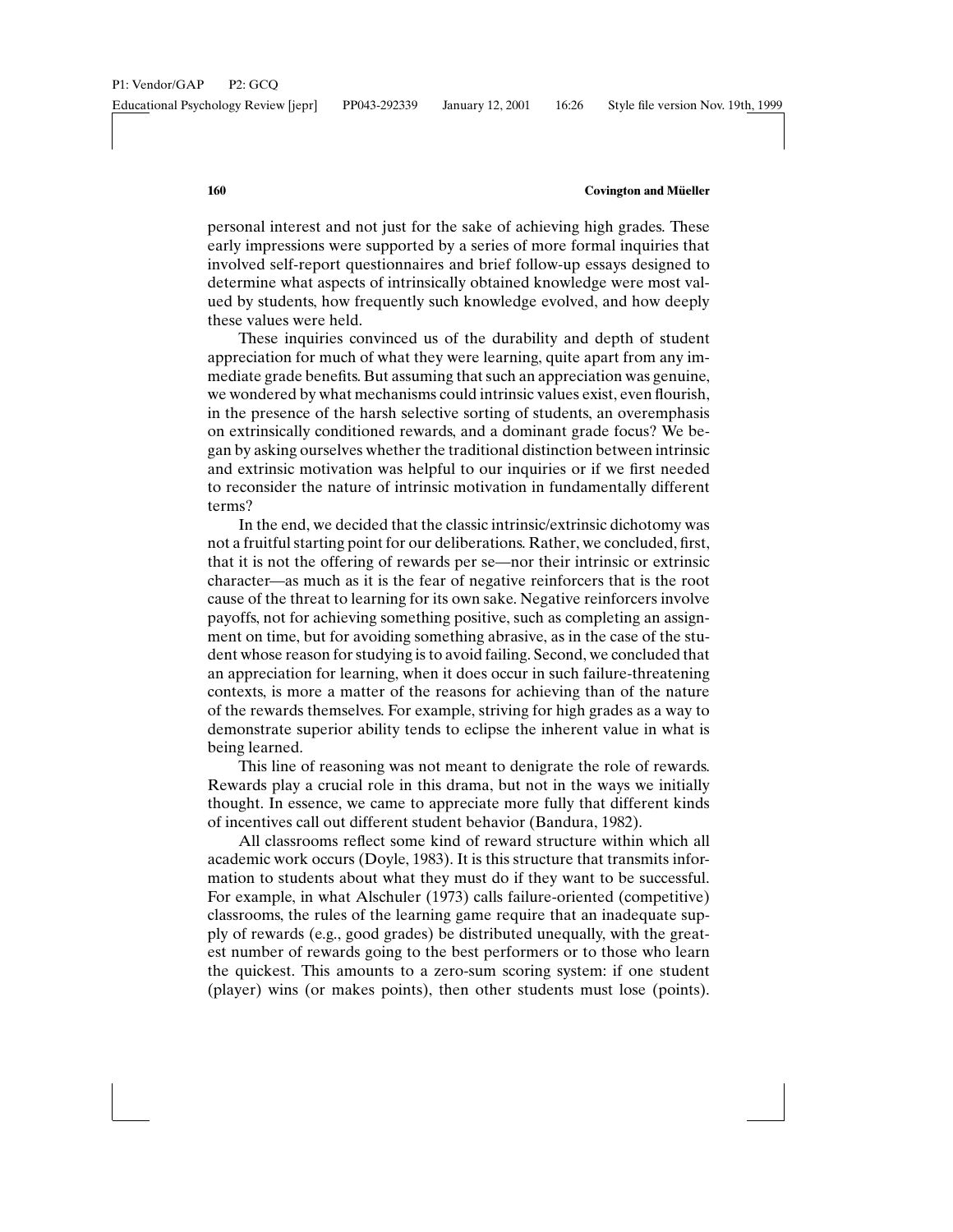Because of the competitive scramble for only a few rewards, the majority of students must struggle to avoid failure rather than to approach success. And, if students are unsuccessful in achieving their grade goals, especially if they interpret their failures as evidence that they are unworthy, then the fear of being judged incompetent by others is potentially devastating. Ability-linked anxiety narrows one's attention to matters of self-preservation, especially the creation of self-serving excuses to deflect the causes of a poor performance away from insufficient ability (Thompson, 1993, 1996; Urdan *et al.*, 1998). Such a self-serving, defensive agenda bodes ill for the acquisition of knowledge, let alone valuing what one is learning. In effect, we concluded that it is not necessarily the extrinsic nature of rewards, nor even the offering of rewards in general, that is the main impediment to valuing what one is learning; rather it is the *scarcity* of these rewards. In fact, the withholding of rewards, especially if they are merited, amounts to a form of punishment (Kohn, 1993). This is precisely what happens under competitive rules when perfectly adequate achievements go unrewarded because the players outnumber the available rewards.

From this perspective, the incompatibility of processes implied by the classic intrinsic/extrinsic dichotomy is not merely unhelpful, but worse yet, potentially misleading because it focuses attention on the wrong culprit (Mitchel, 1982). As we will argue, the failure to appreciate what one is learning occurs whenever the individual's sense of worth becomes equated with the ability to achieve competitively within a reward-scarce environment. Moreover, the assumption of incompatibility of processes leads to conclusions that are by far too pessimistic regarding the prospects for encouraging intrinsic task engagement even in the face of extrinsic constraints.

This preview of the conceptual roadmap we followed in our inquiries is the product of hindsight. How and why we drew these particular conclusions and their consequences for our subsequent research program is the story to which we now turn.

# **FALSE STEPS**

Once we accepted the premise that students cared deeply about learning, we turned in earnest to the question of just how vulnerable intrinsic values are in a world dominated by extrinsic inducements. One's understanding of any phenomena is always dependent on definitions. Could it be that the presumption of an incompatibility of intrinsic/extrinsic processes is largely the result of how intrinsic motivation has been defined in the past? We examined three different definitional approaches with this possibility in mind.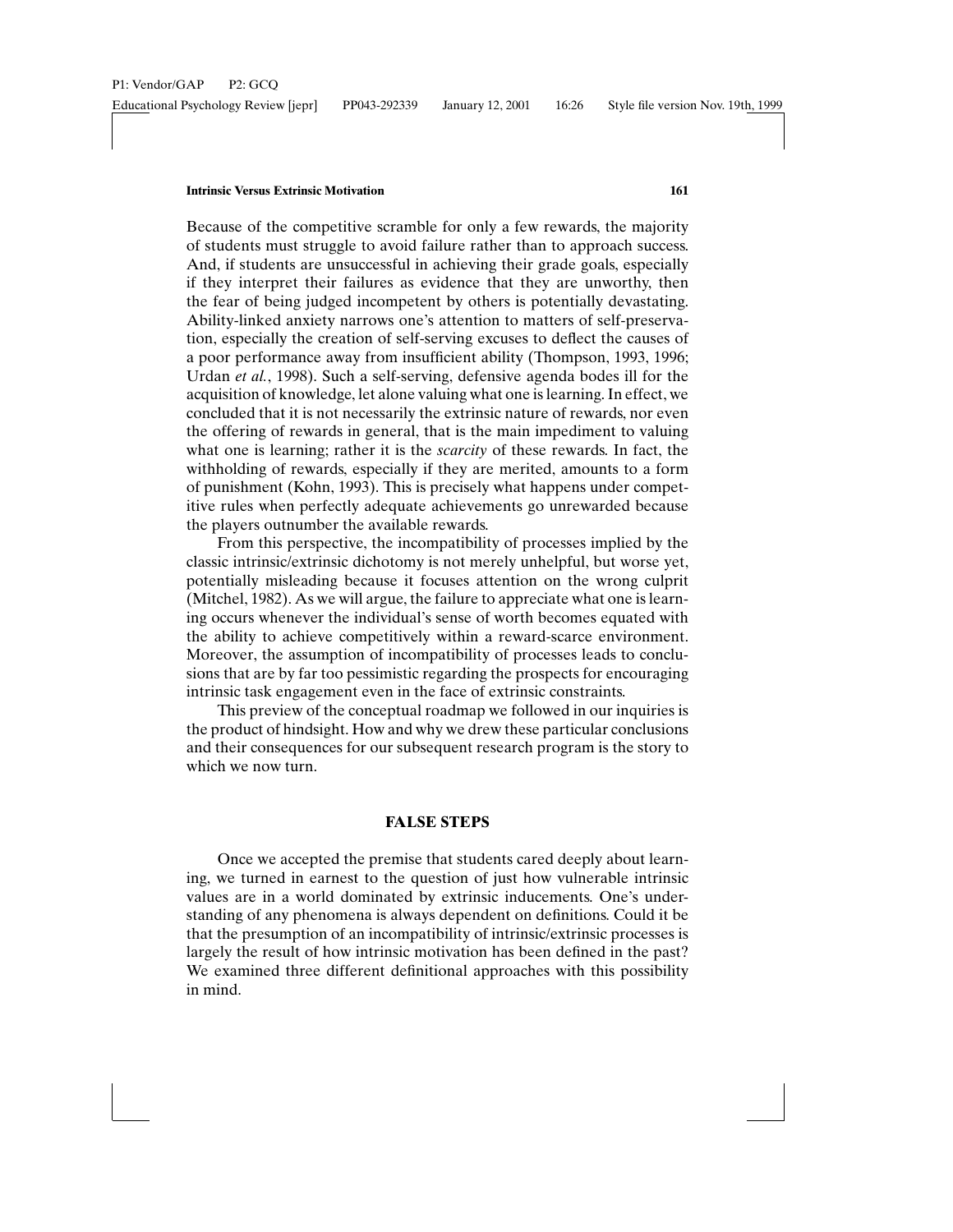### **Experimental-Based Paradigm**

The first definitional approach is a product of some laboratory investigations. When intrinsic and extrinsic processes are contrasted for experimental purposes, intrinsic motivation is often defined as the pursuit of an interesting task without expecting or receiving a tangible payoff for one's actions (For a critique, see Pittenger, 1996). Not only does this reasoning contribute to the impression that intrinsic processes cannot operate in the presence of extrinsic payoffs, but it is flawed in its disregard of an essential reality. Whatever else can be said about its nature, we know one thing for certain about intrinsic motivation: It does not operate in a reward vacuum. Human beings always anticipate some payoff for their actions, intrinsically driven or not. Our research confirmed as much. We asked a sample of our college students to suggest reasons why they or students like them might spend more time and effort on a written assignment than was necessary for a good grade. Another group was asked a similar question regarding the likely reasons that students might read supplementary text material that was not assigned to be tested. The reasons offered by students for these apparently spontaneous and intrinsically toned behaviors were not altogether high-minded. Although, naturally enough, satisfying one's curiosity was most often suggested as a reason for both scenarios, students also frequently mentioned doing extra work out of the fear (a) that in the case of the reading assignment, the materials might eventually be included on a test; or (b) that understanding these outside materials might be incidentally relevant to doing better, grade-wise; or (c) that doing extra work would guarantee that the instructor knew how serious they were about doing well. Other reasons for extra effort involved wanting to gain an advantage over fellow students, and still other respondents conceded that they went the extra mile because they would have felt badly otherwise. Clearly, it is mistaken to define intrinsic motivation as the absence of expectations for extrinsic payoffs. No such world exists. Any realistic study of intrinsic motivation must take into account not only its own unique presence—not merely the absence of material incentives—but the inevitable and simultaneous presence of other motives that may have little or nothing to do with the love of learning.

# **Person/Trait Paradigm**

Another approach to conceptualizing intrinsic motivation assumes that intrinsic processes reflect trait-like characteristics. In effect, they are considered deep-level dispositions that reside within persons to varying degrees such that some individuals prefer and seek out intrinsic satisfactions, whereas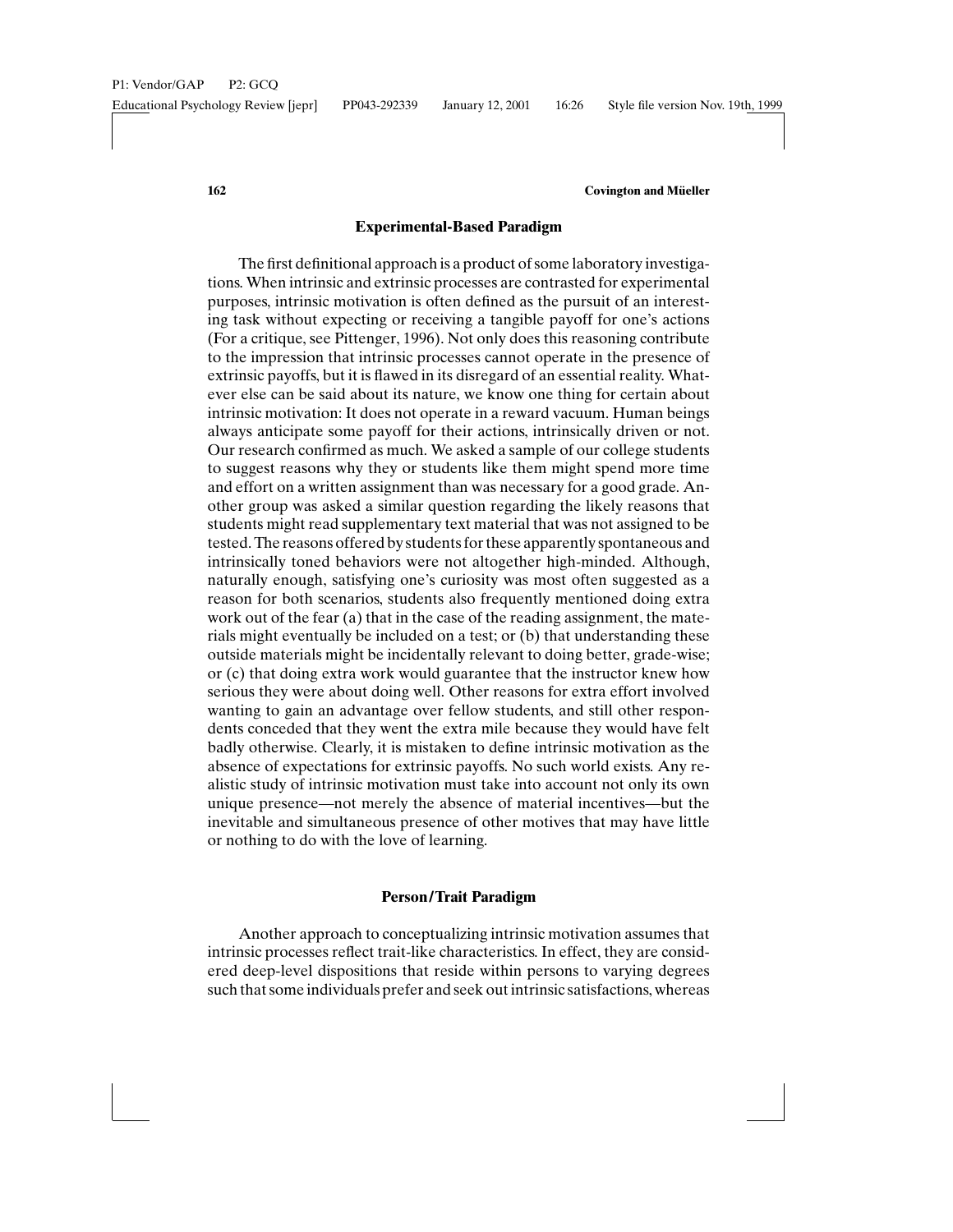others are attracted to extrinsic payoffs. This proposition implies a bipolar or unidimensional model of motivation. It suggests that both intrinsic and extrinsic tendencies blend within the same individual so that everyone can be placed somewhere along a single continuum, ranging from a high intrinsic orientation at one end of the dimension to a dominantly extrinsic orientation at the other; hence the term bipolar. Although this approach assigns intrinsic motivation independent status, it nonetheless reinforces a presumption of incompatibility of processes. Intrinsic motivation still operates under a zero-sum arrangement with extrinsic motivation. The more extrinsically driven an individual, the less intrinsically oriented he or she can be. Besides reinforcing the presumption of incompatibility, this position also potentially misrepresents the processes we wished to study in yet another way. For example, what are we to make of the point midway between extrinsic and intrinsic extremes? Is this to be construed as the total absence of motivation—perhaps *amotivation* in Deci's terms (Deci, 1975). Or, alternatively, might it represent the resultant canceling out of extreme motives within the same individual? If the former interpretation is preferred, then a bipolar model leaves no room for the possibility that the achievement process can involve an interaction of motives such that individuals can be simultaneously attracted to and repelled by different sources of rewards. Actually, the weight of recent evidence suggests that intrinsic and extrinsic tendencies may best be conceived as two independent orientations, not just two endpoints on a single continuum (Pintrich, 1999; Pintrich and Garcia, 1991). As we shall see, such a reconceptualization offers new, and we believe, more effective ways to think about the issues just raised.

# **Reward Paradigm**

The most widely accepted contemporary distinction between intrinsic and extrinsic motivation concerns the differential nature of enabling rewards. Intrinsic motivation has been defined variously as a tendency to engage in activities for their own sake, just for the pleasure derived in performing them, or for the satisfaction of curiosity. The key element linking all such definitions is that the rewards for performance reside in the actions themselves; that is, the act is its own reinforcement (Csikszentmihalyi *et al.*, 1993). Put differently, the repetition of the action, such as satisfying one's curiosity or surpassing one's previous performances, does not depend as much on external inducements as on personal satisfactions inherent in the action itself (Ryan, 1993). These rewards can include feelings of wonder, even awe; pride in a job well done; and the pleasure of learning something new. By contrast, extrinsic motivation is said to involve the performance of an action, not out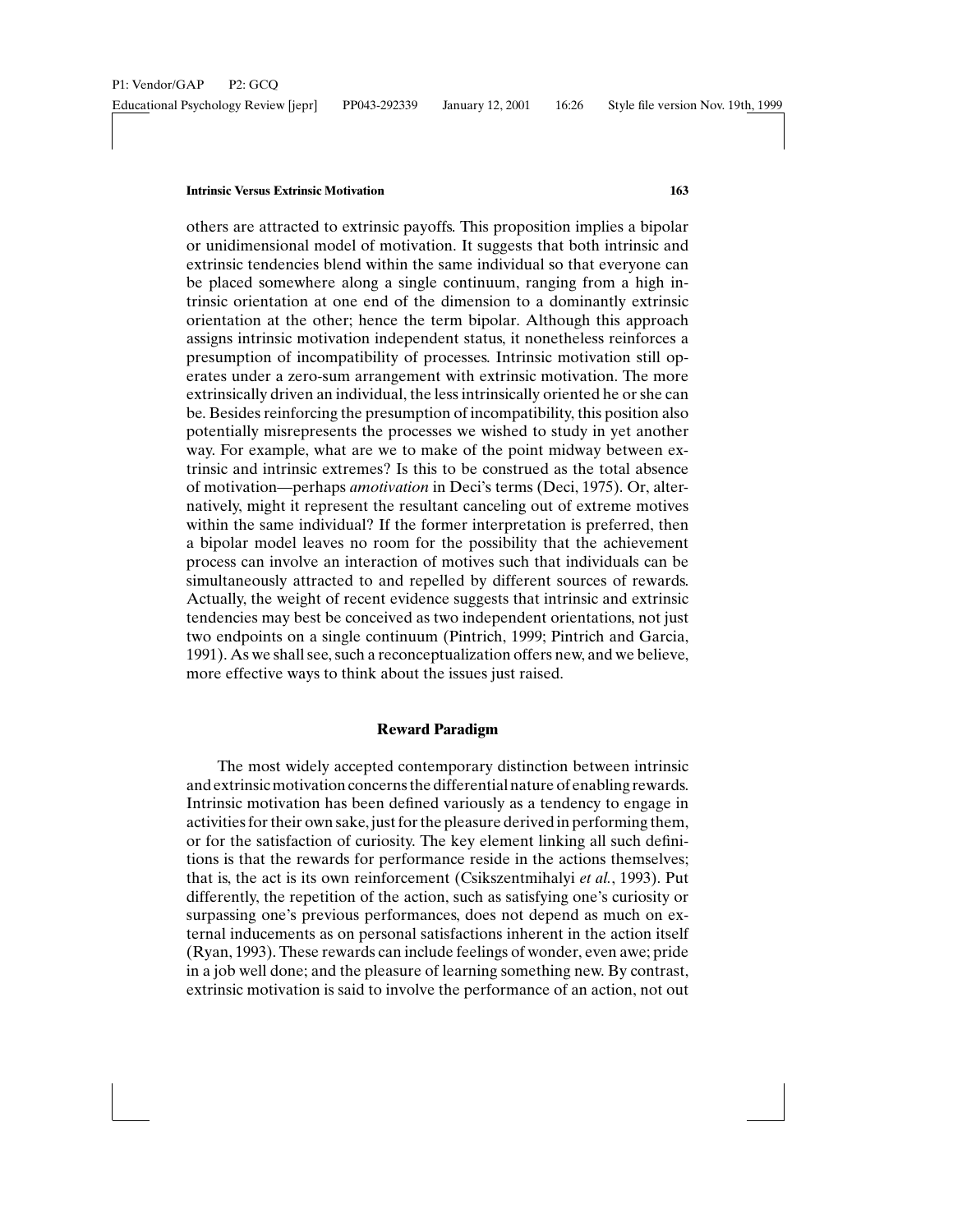of any intrinsic satisfaction derived from the action itself, but for the sake of extrinsic payoffs—extrinsic because, as was noted earlier, these rewards are essentially unrelated to the act of learning. They include praise, gold stars, and grades.

This reward-focused distinction further perpetuates the assumption of an incompatibility of processes. It implies that intrinsic and extrinsic reasons for achieving are singularly, or even exclusively, responsive to different classes of rewards, and that no crossover is possible. Actually, however, everyday experiences suggest just the opposite. A positive, additive relationship between intrinsic and extrinsic rewards is the rule, not the exception. On the one hand, extrinsic reasons for achieving can be reinforced by initially intrinsic considerations. For example, often hobbyists convert the pursuit of their personal interests into a professional livelihood—in effect, combining business and pleasure. On the other hand, extrinsic rewards frequently bolster personal engagement in learning. Money, for example, is the epitome of tangible reinforcers. Yet, giving a young aspiring magician \$20 to buy a new magic trick is likely to sustain her interest in the world of legerdemain. Although it is strictly true that the money is unrelated to the processes of becoming a skillful magician—qualifying this gift as an extrinsic inducement—it is nonetheless instrumental for "making a good thing last." The money provides further opportunities for the delicious satisfaction derived from mystifying one's friends or honing one's skills at "sleight of hand." In this sense extrinsic rewards can support intrinsically oriented endeavors, as well as sustain personal interest even after one's initial curiosity has faded. For example, what becomes of our young magician's interest once she learns how the trick is done? What sustains her in the long hours of practice needed to master the trick? Here a host of tangible payoffs will likely come into play, including the eventual internalizing of praise from her relatives and peers, which for the moment takes the form of the applause of an imagined audience as she bows before her practice mirror. The point is that the effects of extrinsic rewards on intrinsic behavior depend not so much on their tangible properties as on the purposes they serve, as in, for example, providing further opportunities for creative self-expression.

In summary, an antagonism of processes appears built into various contemporary definitions of intrinsic motivation. As a result, the possibility of an independent, even complementary, relationship between intrinsic and extrinsic processes has been largely excluded from serious consideration despite many compelling, everyday examples. This observation led us to conclude that the most fruitful approach to studying the nature and nurturing of intrinsic motivation in an extrinsic, grade-driven context is to attend, first and foremost, to the reasons that students strive to do well.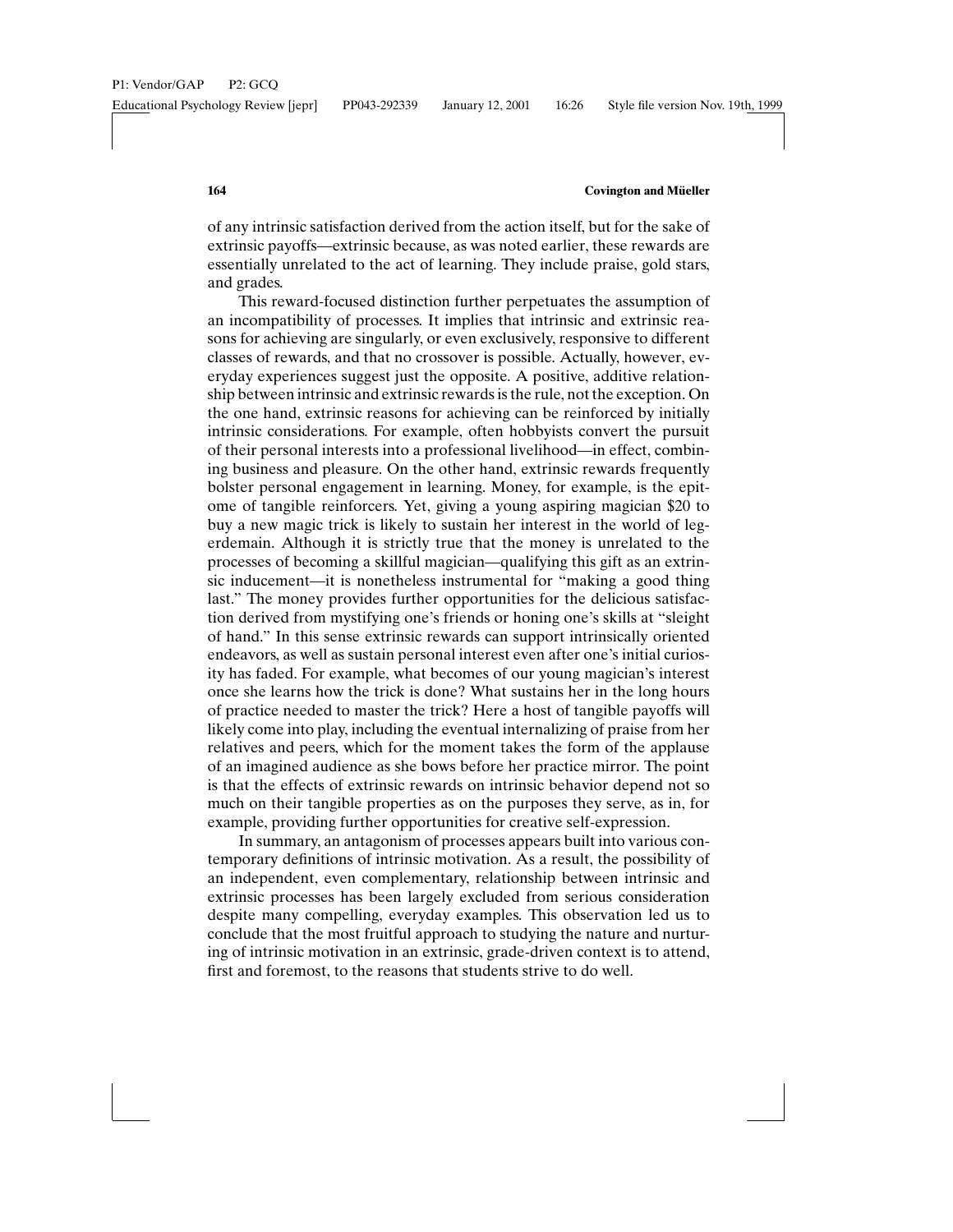### **NEED ACHIEVEMENT THEORY**

Focusing on an individual's reasons for learning involves the domain of motivation theory. We found the most useful motivational constructs to be those associated with need achievement theory and in particular with the distinction between approaching success and avoiding failure, proposed originally in the late 1950s and 1960s by John Atkinson (1957, 1964) and his long-time associate, David McClelland (1965).

Not only did this approach–avoidance distinction lead us to a fuller understanding of the most potent threats to intrinsic engagement in schools, but it also helped place the issue of reward incompatibility in a proper perspective by illuminating the nature of multiple, independent motives operating simultaneously (McClelland, 1980, 1985). Also, the approach–avoidance distinction led us to a resolution of the apparent paradox in which students can value learning for its own sake despite their preoccupation with grades.

As initially proposed, Atkinson's approach–avoidance theory of need achievement held that human achievement is a result of an emotional conflict between striving for success and the fear of failure. Atkinson characterized these two motivational dispositions largely in emotional terms. For example, hope for success and the anticipation of pride at winning or prevailing was said to encourage success-oriented individuals to strive for excellence. On the other hand, a capacity for experiencing shame and humiliation was thought to drive failure-oriented persons to avoid situations where they believed themselves likely to fail. It was this difference in emotional reactions (pride vs. shame) that was thought to answer the *why* questions of motivation: *why* some individuals approach learning with enthusiasm and others only with reluctance and *why* some choose easy tasks for which success is assured, whereas others tackle problems for which the likelihood of failure is exquisitely balanced against the chances for success.

According to the self-worth interpretation of need achievement theory, the approach–avoidance distinction lies at the core of self-definition (Covington, 1992; Covington and Beery, 1976). In our society, individuals are widely considered to be only as worthy as their ability to achieve. As a result, many individuals equate their personal worth with their accomplishments, and because they perceive ability as a prime ingredient for success, and inability as a major cause of failure, ability becomes critical to one's self-definition (Koestner *et al.*, 1992). Although a grade focus dominates most students, it is the different ways in which individuals define success and perceive the functional role of ability in achieving success that is the main factor by which self-esteem mechanisms operate to affect achievement. For instance, success-oriented (approach) students define success in terms of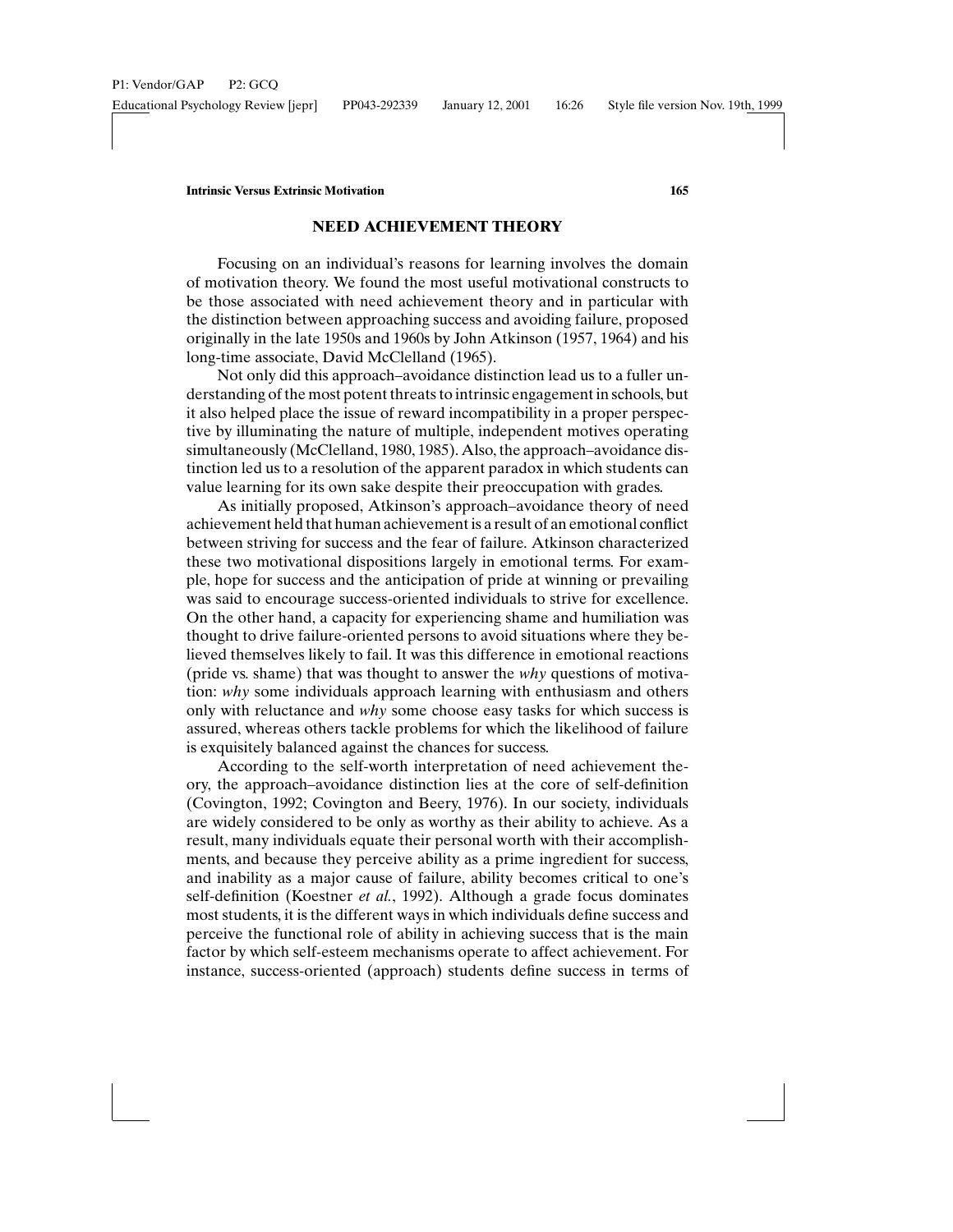becoming the best they can be, irrespective of the accomplishment of others. Success-oriented students value ability as much as do others, but as a tool or resource to achieve personally meaningful goals. These goals include those traditionally defined as intrinsic to a task: satisfying curiosity or overcoming a challenge. By contrast, other (avoidance) students define success (and consequently their worth) in terms of doing better than others academically. In this process these students are often forced to avoid failure, or at least to avoid the implications of failure—that they are incompetent, because the rules of competition dictate that only a few can succeed. This makes the protection of a sense of competency of the highest priority, sometimes even higher than achievement itself. This is the case when individuals handicap themselves by striving for unattainable objectives that invite failure—such as a perfect 4.0 grade average—but failure that reflects little on their ability because so few other students could be expected to attain perfection either.

Based on this interpretation of achievement dynamics, the more useful distinction for understanding the nature of intrinsic motivation and for resolving the issue of reward incompatibility is intrinsic (approach) goals versus avoidance goals. This distinction also clarifies the independent role of extrinsic motivators in the achievement process. In effect, extrinsic payoffs such as social recognition, money, and grades stand in the breach between intrinsic and avoidance goals. Extrinsic payoffs can either advance a love of learning—if they serve positive, task-oriented reasons—or interfere with caring if they are sought after for self-aggrandizing purposes. This extension of Atkinson's model is enlightening in three important ways as described below.

# **The Threat to Learning**

First, the distinction between intrinsic and avoidance goals pinpoints the true enemy of intrinsic engagement, namely, the widespread presence of avoidance goals driven by the fear of failure. Recall our students' answers as to why they undertook apparently spontaneous acts of personal involvement in school such as reading nonrequired course materials. We wondered what could account for such behaviors that masquerade as being voluntary and intrinsic in nature when, in reality, they are often driven by desperate, fearful motivations such as the need to gain advantage over others, to prepare defensively for any testing contingency, or to avoid feeling guilty had they not participated fully, if reluctantly. These avoidance goals present a worrisome picture. Yet they are unlikely to be caused primarily by the offering of rewards such as grades or even by their extrinsic character. As we see it, the problem is not that grades are essentially foreign—or extrinsic to the act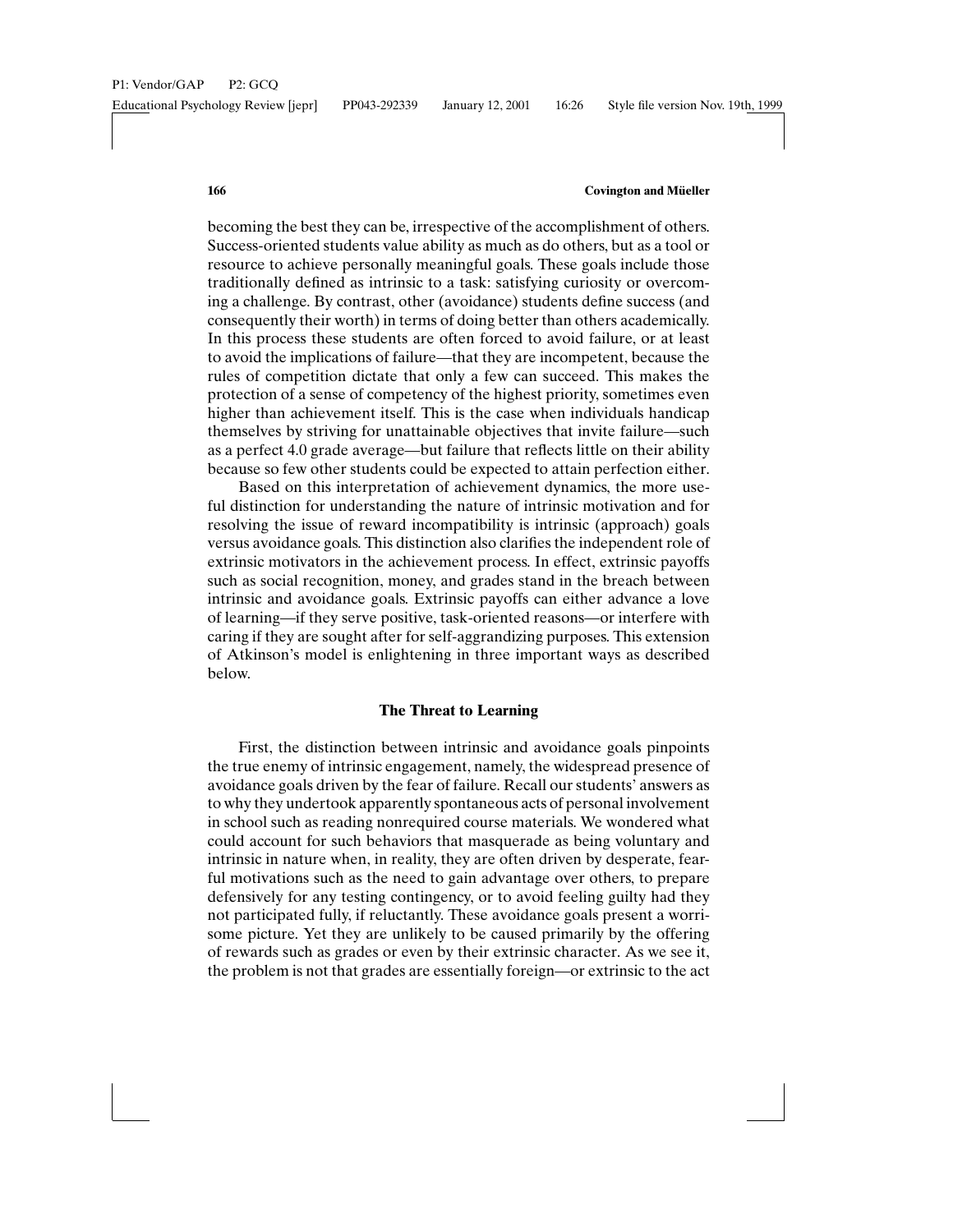of learning itself—but, quite the opposite: Grades have become inexorably linked to the achievement process. Grades are highly charged with personal meaning. For many students grades carry the burden of defining their worth. The underlying reality is that intrinsic values become imperiled not principally because of the tangible, extrinsic features of the rewards that dominate in school, but because all too often the individual's sense of worth becomes equated with high marks that are rendered scarce by competitive rules. This point is reinforced by the results of a subsequent inquiry in which we asked another group of undergraduates to indicate the reasons for their *not* pausing to explore or savor the personal implications of what they were studying. The vast majority of these students indicated that they failed to follow up on their curiosities, not because the potential intrinsic satisfactions of doing so were deemed inadequate, but because they could not afford the time away from studying for exams. Students feared that they would fall behind in the scramble for grades. In effect, given the pressure of school work, students felt they must choose between narrowing the focus of their study, for efficiency's sake, to what they believed would be tested versus attending to the personal meaning of what they were studying. It is this dilemma for students that forms the essence of the issues we have chosen to study. It is not an incompatibility of processes that leads to a decline in intrinsic engagement as much as it is the fact that the demands of academic life leave little room to pursue both the goals of acquisition and appreciation simultaneously.

# **Caring About Learning**

A second benefit derived from the intrinsic versus avoidance goal distinction helps clarify our initial inquiries as to why a dominant grade focus among students does not necessarily preclude the valuing of what is being learned. Students acknowledge that they strive for the highest grade possible, but—and this is the important point—for different reasons. These reasons determine the degree to which knowledge is valued. For instance, when students strive for grades as a means to impress others or to avoid failure, learning becomes valued only to the degree that it serves to enhance one's ability status, not for any inherent merit of the material being learned. If, by contrast, the reasons for grade-striving serve a task-oriented purpose, for instance, using grades as feedback for how one can improve, then one's achievements will be appreciated more for their positive properties. In this latter case, grades are not a distraction but become a positive part of the learning process itself.

In sum, it is not the dominant grade focus that influences the degree to which learning is sought out for its own sake. Rather, the valuing of what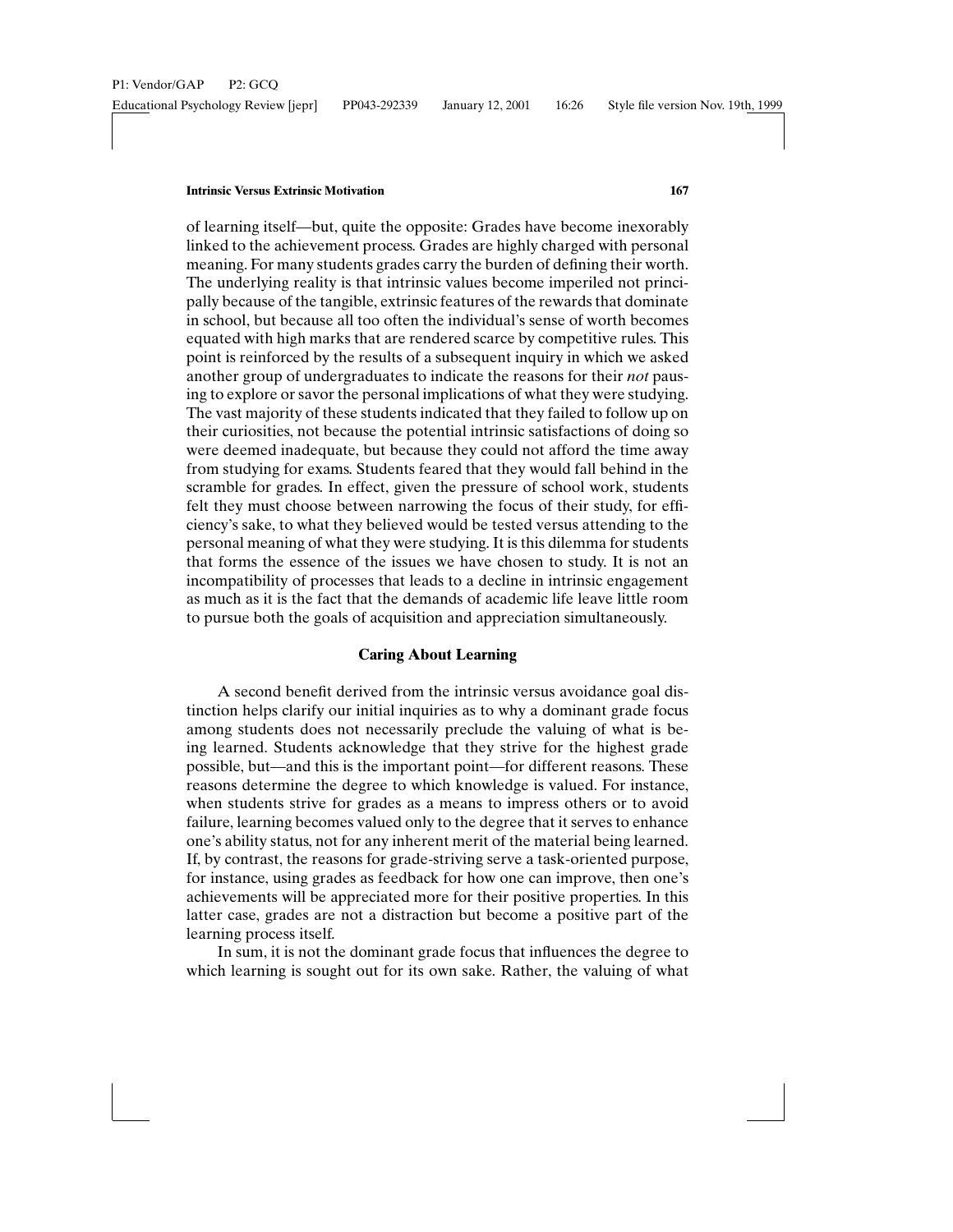one learns depends on the reasons for learning and on the meaning students attach to their grades. This implies that striving for good grades and caring for learning are not always incompatible goals. The degree of compatibility is influenced by the reasons for learning.

# **Quadrapolar Versus Bipolar Model**

A third clarification of our inquiries was aided by Atkinson's original assumption that approach and avoidance tendencies are two independent, yet covarying dimensions in which individuals can be placed not only high or low in respect to a given disposition—either approach or avoidant–but also characterized as driven simultaneously by both tendencies. Alternately, students may remain indifferent to achievement events as reflected by the relative absence of both approach and avoidance tendencies. This *quadrapolar* assumption, which is illustrated in Fig. 1, permits consideration of a far richer array of relationships between intrinsic and avoidance processes within individuals than is possible under the limited assumptions of a bipolar model (Covington and Omelich, 1991). Four groups of students emerge, each differing in their motivational characteristics.



Approach High

**Fig. 1.** Quadrapolar model of need achievement theory.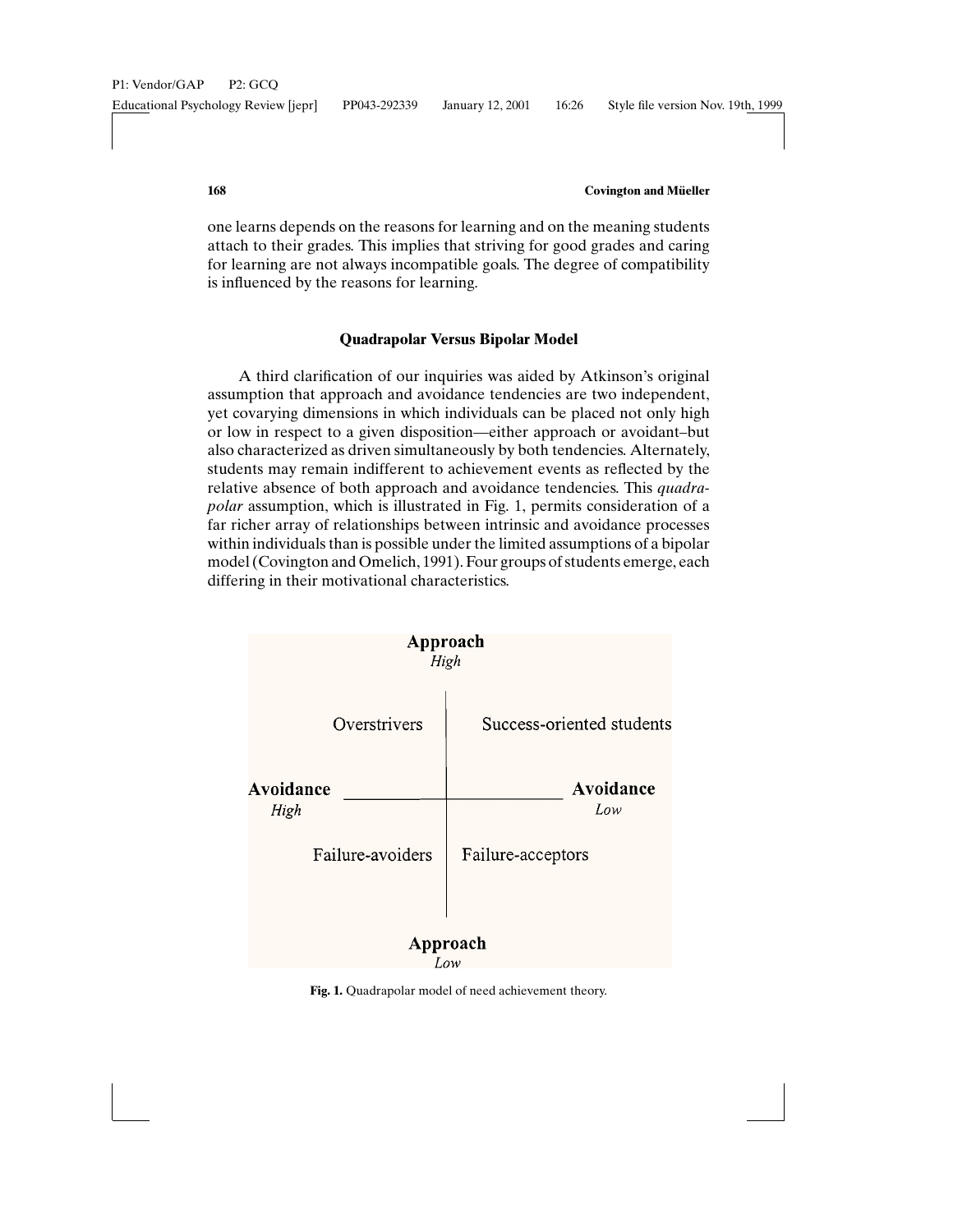Consider the motivational pattern of each group in turn. First, comes the pure success-oriented (high approach/low avoidance) and the pure failureavoiding (low approach/high avoidance) groups.

# *Failure-Avoiding Students*

For failure-avoiding students the preponderance of fear-driven reasons for achieving is distinctly antagonistic when it comes to intrinsic valuing. As a result, learning is valued only to the extent that it serves to aggrandize one's ability status. The self-defeating behaviors associated with a failureavoiding mentality are largely the creatures of negative reinforcement. For instance, defensive actions such as irrational goal-setting are repeated by failure avoiders not because such behaviors gain a positive end, but because they temporarily avoid a negative end: the anxiety associated with the prospect of being unmasked as incompetent. Feelings of relief rather than pride become the internalized emotional component of avoidance tendencies. Thus, for this group, competition for extrinsic rewards such as grades is, indeed, likely to undercut caring about learning; not, however, simply because these rewards are tangible in nature, but because of the meaning they have acquired as measures of one's worth, and because of the scant emotional consolation of having to define success as the absence of failure.

# *Success-Oriented Students*

Contrariwise, the achievements of success-oriented students are more appreciated for their positive, personally satisfying properties because the reasons for grade-striving tend to serve a more task-oriented purpose. Far from undermining the value of what they are learning, success-oriented students actually benefit from the prospects of being graded for their efforts. Here the relationship between intrinsic goals and the availability of rewards in the form of feedback is best characterized as complementary and supportive, not antagonistic.

# *Overstrivers*

The two additional, hybrid groups represented in the quadrapolar model embody still different motivational patterns. The first of these groups, the so-called overstrivers (Beery, 1975), are driven simultaneously both by high hopes for success and by an excessive fear of failure. Overstrivers appear to share much in common with those students identified by Elliot and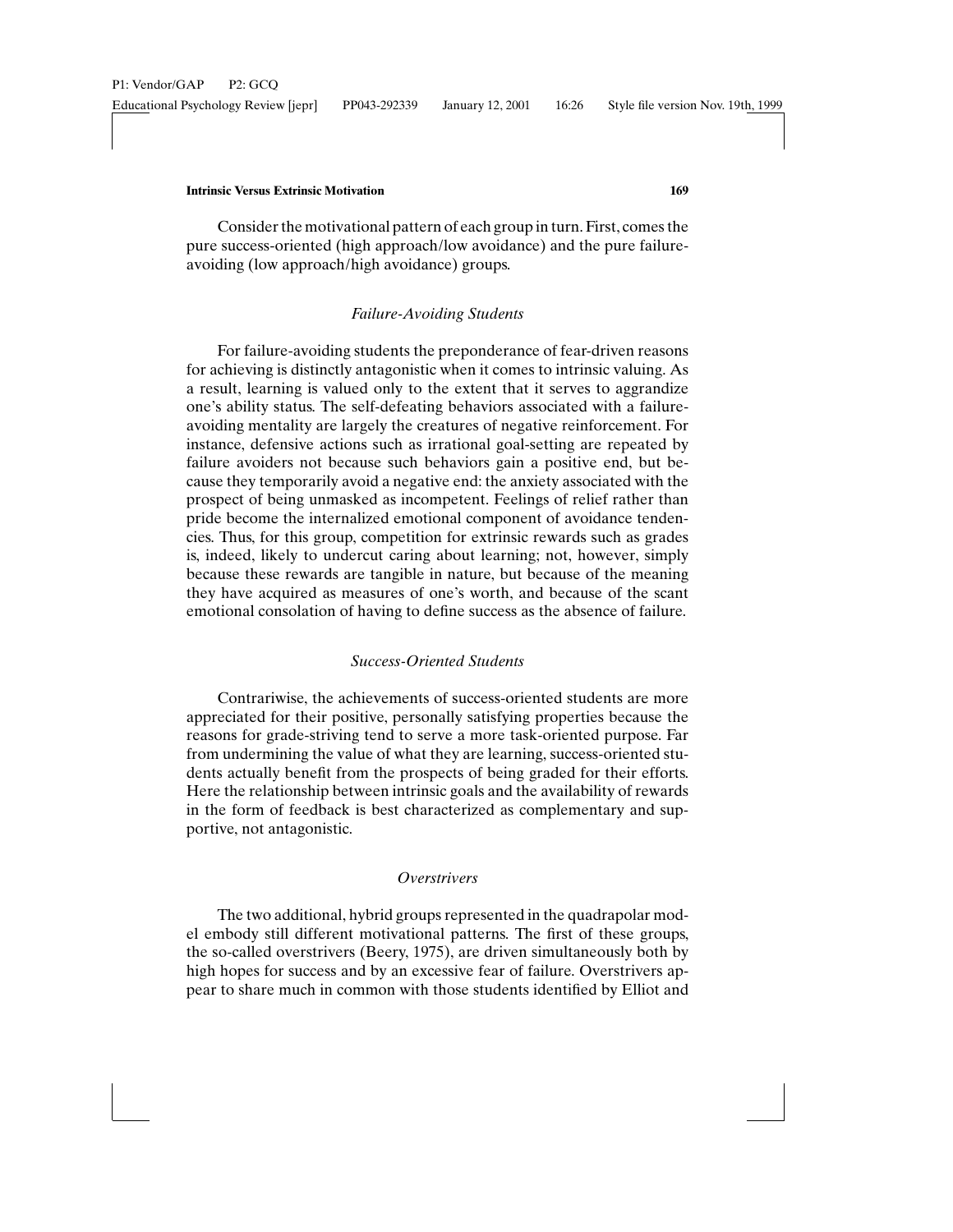Harackiewiez (1996) as being approach-oriented but driven by performance goals that involve doing better than others. According to a self-worth interpretation, the dominant survival strategy for this group is to avoid failure by succeeding. This means that overstrivers are sustained in their drive to succeed both by the temporary relief at having not failed (negative reinforcement) and by the positive sources of pride and intrinsic appreciation that accompany noteworthy achievements. Motivationally speaking, then, the relationship between these respective sources of rewards—pride and relief—is complementary and additive, but in a perversely painful and conflicted way: pride at having succeeded and simultaneously having avoided failure (relief) on one occasion sets the stage for having to prove oneself at even higher levels of distinction on the next occasion. This is a never-ending treadmill.

# *Failure-Accepting Students*

Finally, consider those students who exhibit a relative absence of both approach and avoidance tendencies, the so-called failure acceptors. From a self-worth perspective, these students have given up the struggle to maintain a sense of dignity via a reputation for ability because of repeated failures to perform up to their high self-expectations (Covington and Omelich, 1985). This predicament suggests yet another relationship between intrinsic and avoidant processes: indifference to both sources of rewards. Such indifference implies that threatening failure-acceptors by raising grade stakes will do little to arouse extra effort, nor will offering positive reinforcements particularly enhance task engagement. Whatever motivates these students to continue in school appears to lie outside the competitive ethos that permeates the traditional meaning of approach and avoidance motives (see Covington and Roberts, 1994).

This quadrapolar analysis suggests that the relationship between intrinsic and avoidance goals and the rewards that sustain them, respectively, varies depending on the motivational dispositions of students: For some persons the relationship appears antagonistic and subtractive; for others conflicting, but sustaining; for yet others, complementary and additive; and finally for some, disconnected.

### **Reconsidering Rewards**

A fourth benefit of adopting an intrinsic versus avoidance distinction enriches our understanding of how extrinsic payoffs can promote intrinsic motivation. If the reasons for learning are task-oriented, the resulting actions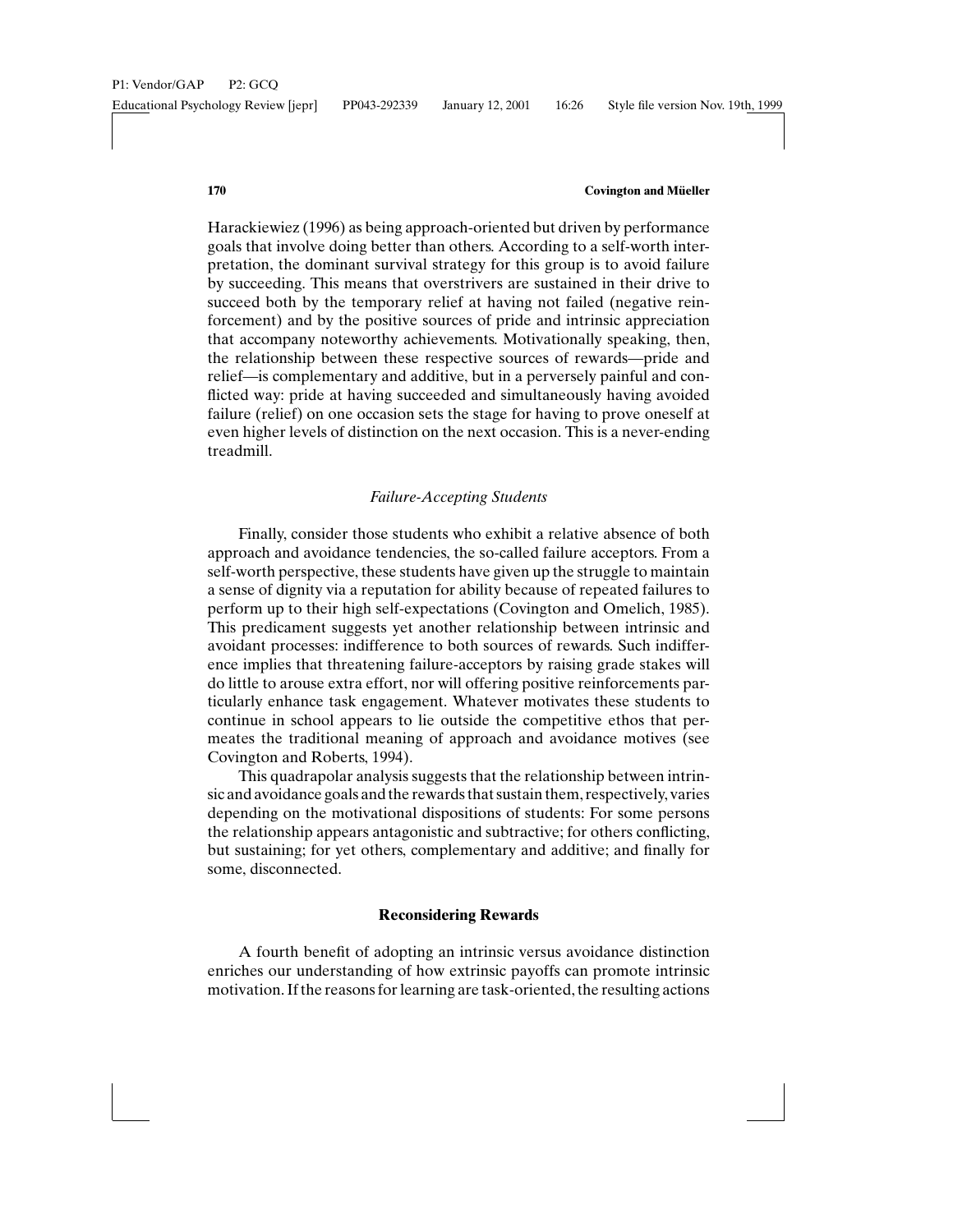can be enhanced by tangible payoffs. In the earlier example of the young magician, money supported her creativity and the personal commitment necessary for its expression. The same principle applies to academic matters. Although virtually all of our students focus primarily on the prospects of getting a good grade, they are also more likely to invest greater time and energy (beyond what is necessary for a good grade) in those assignments for which there are additional tangible, yet intrinsically oriented payoffs. These tangible payoffs include the chance for students to share the results of their work with others or to explain to someone more deeply and personally about why what they learned was important to them. These are powerful incentives, and although they would normally be classified as extrinsic by some definitions, they clearly reinforce the pursuit of self-discovery and the expression of personal creativity.

These observations imply that intrinsic (approach) and extrinsic reasons for learning are both strengthened by tangible rewards, but by different kinds of tangible rewards. This proposition sheds an entirely new light on the current debate about the allegedly harmful influence of tangible rewards on the will to learn that centers on the over-justification effect. Our reasoning suggests that it is not so much the offering of tangible rewards that undercuts personal task engagement and appreciation for what is learned. Rather it is the absence of those kinds of payoffs that reinforce the importance of being involved that discourages caring about what one is learning.

### **ADDITIONAL INQUIRIES**

If task engagement and subject-matter appreciation depend on one's reasons for learning, then what other factors might also enhance these processes? Two possibilities come to mind. First, given the preeminence of a grade focus, we reasoned that achieving one's grade goals would positively influence the degree to which students became intrinsically engaged in their work. More specifically, we assumed that being successful in one's studies promotes emotions such as hope, pride, and enjoyment—feelings that should increase an appreciation for what one is learning. By contrast, falling short of one's grade goals either intensifies one's concentration on study to the exclusion of subject-matter appreciation, or diverts one's attention to the protection of a sense of worth. Second, we also reasoned that interest in the subject-matter content would mediate the degree of personal engagement. In effect, people enjoy and appreciate learning more about what already interests them, above and beyond any grades they might receive.

We conducted a formal inquiry into the separate and joint impact on task appreciation of these two factors—interest level and grade-goal attainment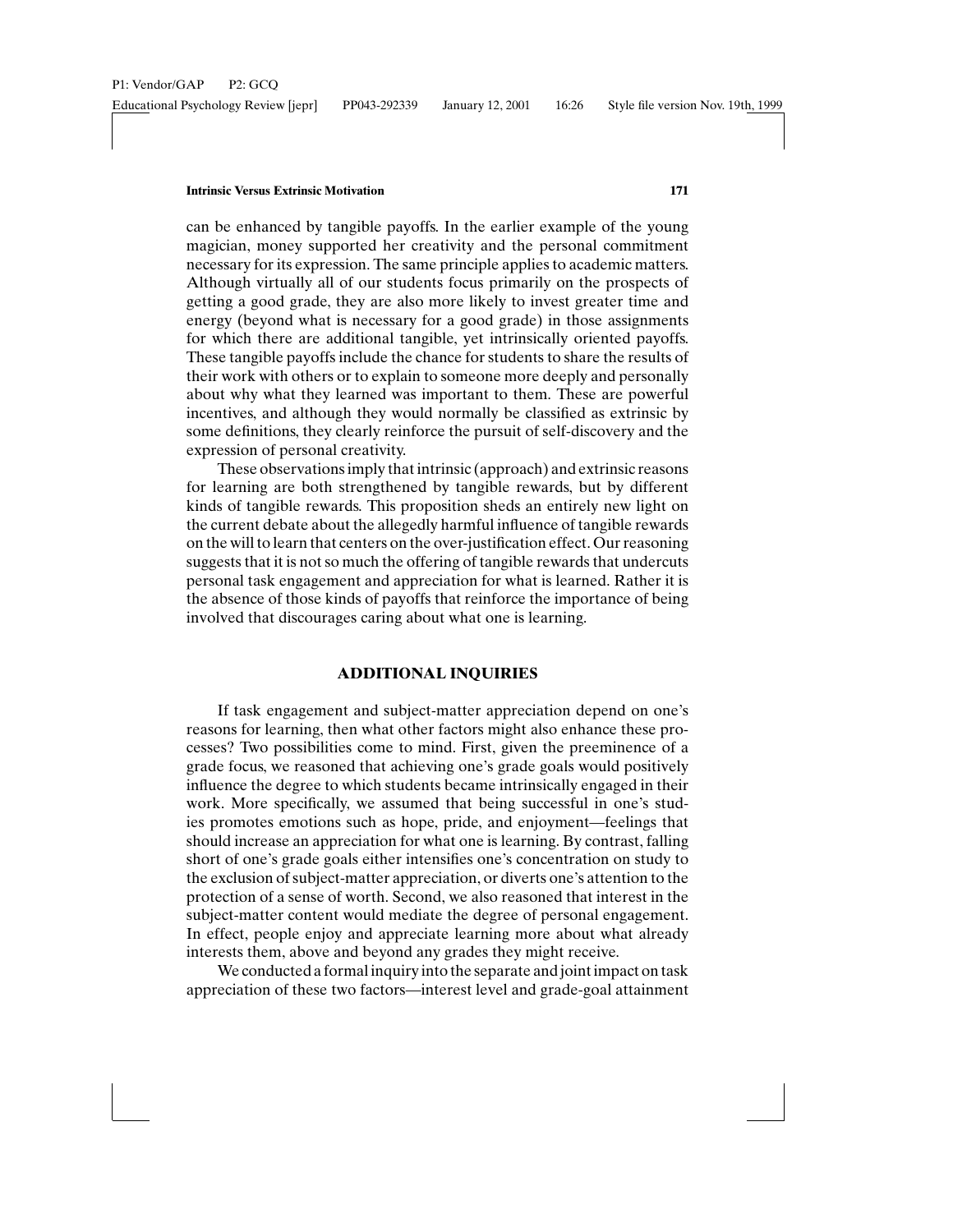(Covington, 1999). One cohort of 500 students was asked to imagine themselves working on a hypothetical course assignment. The circumstances of this fictitious task were varied along two dimensions: first, whether students had succeeded or not, gradewise, on several similar previous assignments; and second, whether or not the subject matter of the course was personally meaningful. All students responded to each of the four possible combinations in a within-subject, repeated measures design. One between-subject factor was also introduced: type of student, either success oriented or failure avoiding. For all four scenarios our informants indicated the degree to which they would likely appreciate and value what they had learned from working on this assignment.

The results were not always anticipated or easily explained by conventional views regarding reward compatibility. First, as to anticipated outcomes, the effect for achieving or not achieving one's grade goal was significant for both levels of interest: Doing well in one's studies was associated with an increased valuing of what one is learning. Also, as was expected, the effect of subject-matter interest was significant at both levels of goal attainment: People enjoy and appreciate learning more about what interests them than about topics that hold little or no interest. Not so obvious, however, was the fact that the positive influence of subject-matter interest occurred for failure as well as for success experiences. In effect, the pursuit of one's interests offsets failure experiences when it comes to valuing learning. The power of this dynamic was indicated by a significant interaction in these data: Appreciation for learning was far greater in a failed but taskinterested cause than it was when the same students succeeded, gradewise, but for subject-matter content that held little interest.

Another aspect of this same interaction was also intriguing. A combination of achieving one's grade goals on a topic of personal interest led to the greatest degree of subject-matter appreciation. In short, it is neither success nor interest alone but a synergistic combination of the two that is the most powerful catalyst for appreciation. This finding discounts the previously mentioned concern regarding the dangers to intrinsic engagement of paying people (with high grades, for instance) to pursue what already interests them—namely, the overjustification effect. Our students offered several explanations for why these concerns may be exaggerated, if not groundless. (For a recent debate on the validity of the overjustification effect, see the 1996 spring issue of the Review of Educational Research.) Some students reported, anecdotally, that doing well causes positive emotions such as pride and joy, which sustains their enthusiasm for learning more. Other students suggested that succeeding reduces worries about failing, so students are freer to explore what interests them. And according to yet other informants, doing well stimulates students to study more. The more one learns, the more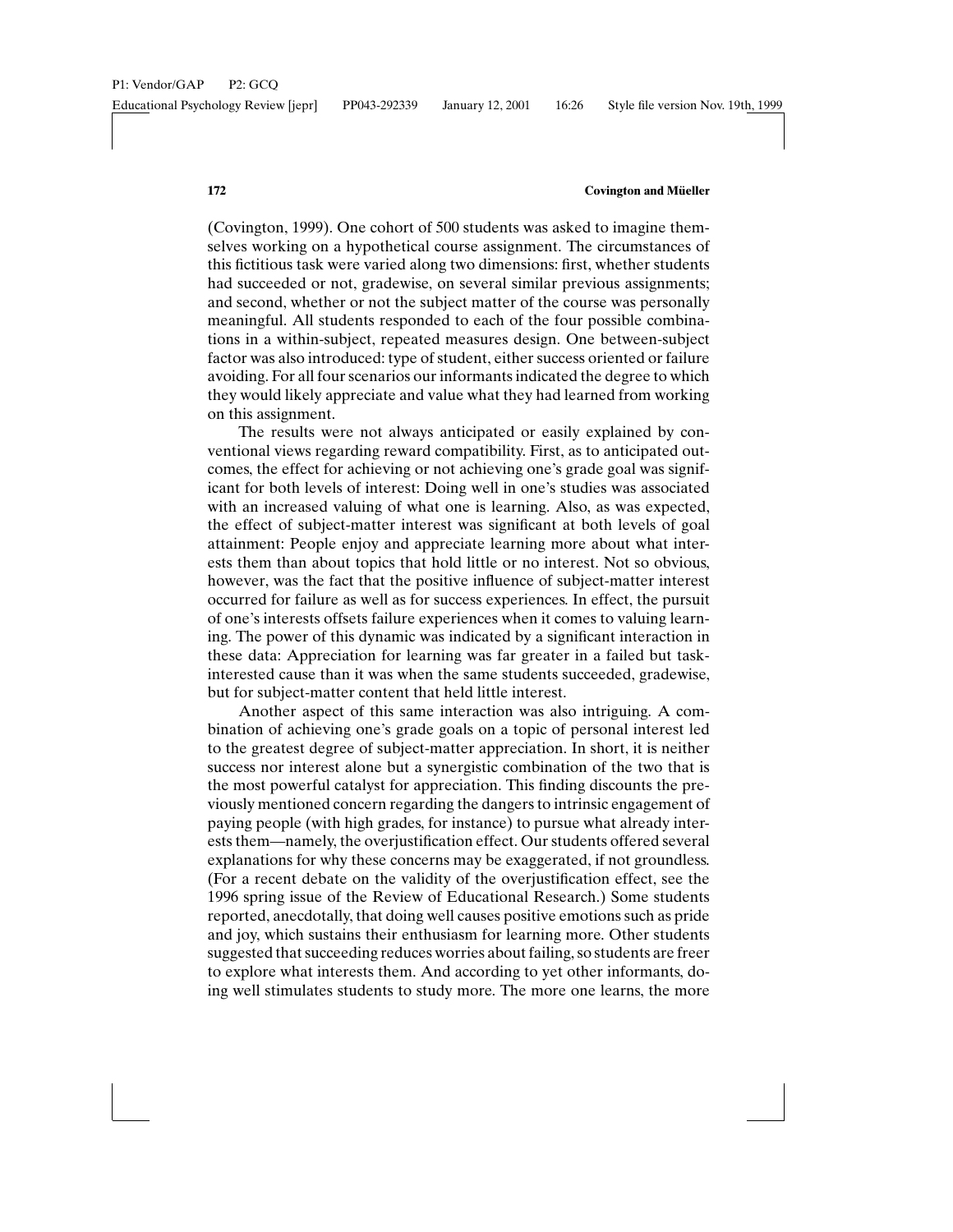interesting the material is likely to become. Based on these anecdotal observations, it seems clear that the relation between tangible rewards such as good grades and intrinsic processes is far more complex than what many have thought. At a minimum, it seems that the availability of extrinsic rewards does not necessarily undermine interest in learning, but as we argued earlier may actually enhance the prospects for students learning more.

Finally, what of the reactions of success-oriented and failure-threatened students in the study just described? The dynamics of appreciation proved to be virtually parallel for these two groups and varied only by degree. Both groups responded positively to having succeeded, gradewise, except that success-oriented students were more appreciative of what they had learned. Both groups were adversely affected by a disappointing grade, but failureoriented students were more impacted. Similarly, both groups responded positively when the subject matter was of personal interest, but successoriented students were more positive still. Overall, most importantly, both groups exhibited a capacity for intrinsic engagement; in effect, the differences were relative. The personal satisfaction that accompanies learning is not the exclusive province of only a few students. This optimistic conclusion lies at the heart of the quadrapolar model, which implies that intrinsic and avoidance tendencies coexist independently within the same individual, so that in theory at least, all persons possess the capacity for intrinsic engagement to one degree or another, irrespective of the extent to which they may otherwise be driven by the prospects of avoiding failure.

From these findings, we concluded that students are likely to value what they are learning, and to enjoy the process more (1) when the dominant reasons for learning are task-oriented, not self-aggrandizing or failure avoiding; (2) when they are achieving their grade goals; and (3) when what they are studying is of personal interest.

# **FUTURE RESEARCH DIRECTIONS**

Much of the previous research of the Berkeley Teaching/Learning Project has focused on identifying the instructional conditions that maximize student test performance and subject-matter retention, focusing primarily on the academic objectives of schooling. Now, thanks to the investigations reported here, we have begun considering how to incorporate motivational and affective goals, such as subject-matter appreciation, into these larger curriculum objectives.

Our original research on maximizing academic achievement was animated by the assumption that performance suffers whenever students must compete for a scarcity of rewards. Under conditions of scarcity, students will in fact scramble for higher grades, at least for a time, but eventually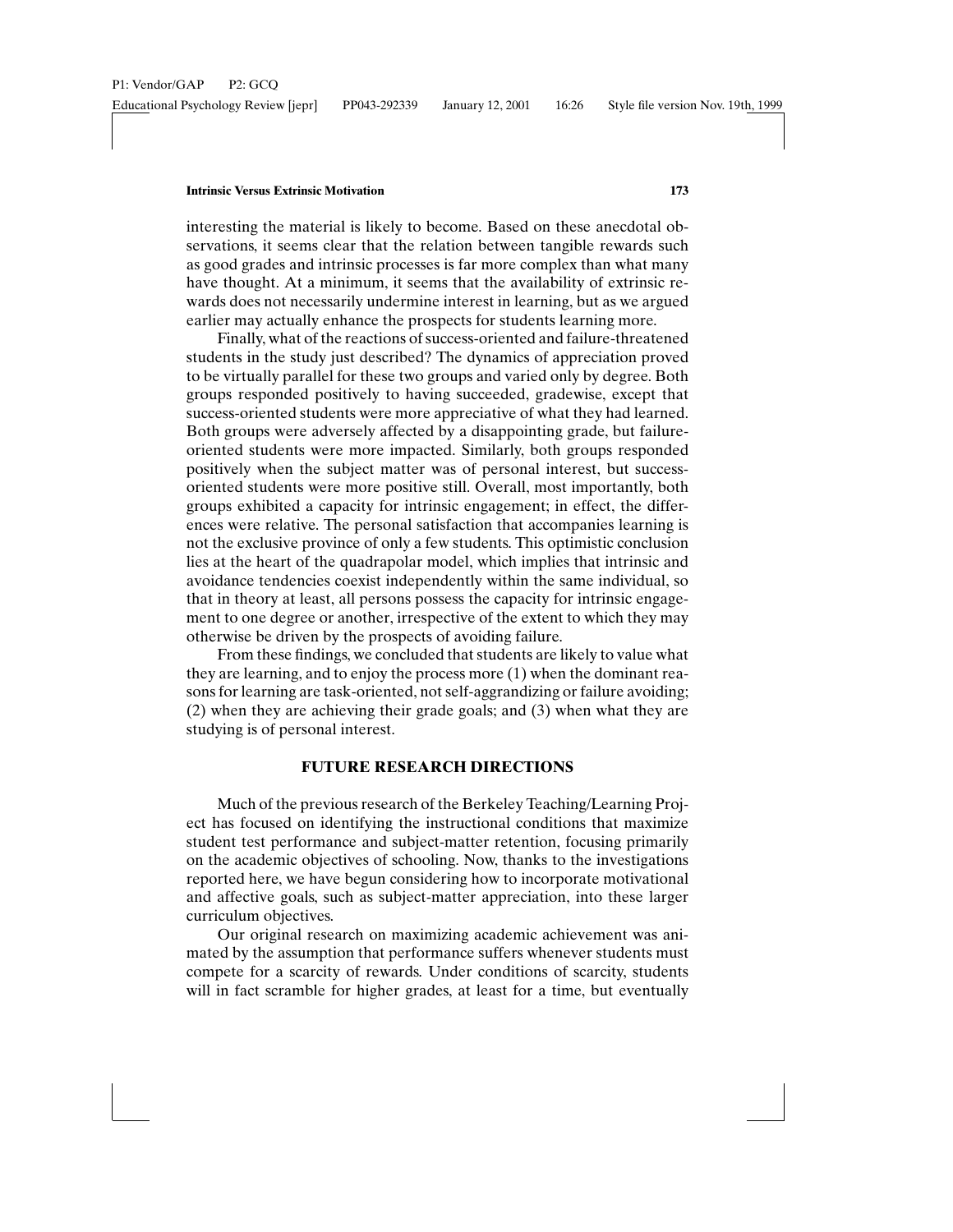the performances of many students will suffer owing to their adoption of avoidance-oriented strategies (Covington and Omelich, 1981, 1988). Our basic response to this dynamic was to substitute new rules of engagement that provided students with an abundance of payoffs, which varied in kind and in how they could be earned. To this end, we have made a particular study of a novel version of the basic mastery-learning paradigm, referred to as a "grade-choice arrangement" (Covington, 1992). Under this reward system students are encouraged to work for any grade they choose by amassing credits (e.g., so many points for an A, a B, etc.) with the caveat that the higher the grade to which students aspire, the better they must perform or the more they must accomplish (or do both these simultaneously). Basically, then, students still must enter a contest—not, however, competing against one another for a limited supply of rewards—but rather working to measure up individually to absolute standards of excellence that the instructor requires of all students. Our research indicates that students working under this alternative arrangement outperform comparable students working under competitive rules (Covington, 1998; Covington and Omelich, 1984).

We have isolated several mechanisms that account for this performance superiority, mechanisms that may also mediate subject-matter appreciation and intrinsic task engagement. First, we have established that measuring success against absolute standards substantially reduces the negative influence of avoidance goals on academic performance. If we are to judge from the results of our present inquiries, shifting the balance of motives in a positive direction should enhance subject-matter appreciation. Second, the presence of absolute standards also makes the relationship between the amount and quality of work required and various payoffs more explicit, thereby creating a heightened sense of fairness among students and a reduction in any ambiguity regarding grading policies. These factors not only contribute to achievement gains (Covington and Omelich, 1984), but may also, according to our current thinking, enhance intrinsic engagement as well. Third, not only do mastery students outperform those working under competitive rules, but more of them achieve their subjective grade-goals, which we now know to be a significant factor for enhancing an appreciation of what one is learning.

It is our intention now to track the extent to which those features of the grade-choice paradigm known to support achievement gains will also foster appreciation, and further to explore how performance gains in their own right may interact synergistically with growing subject-matter appreciation so as to accelerate both objectives. For example, the grade-choice paradigm allows us to explore the potential impact of student choice on intrinsic enjoyment and performance. We plan to offer many kinds of choices, ranging from choosing among different ways to express what one has learned other than by conventional testing, to choosing how much each assignment will be weighted toward one's overall grade.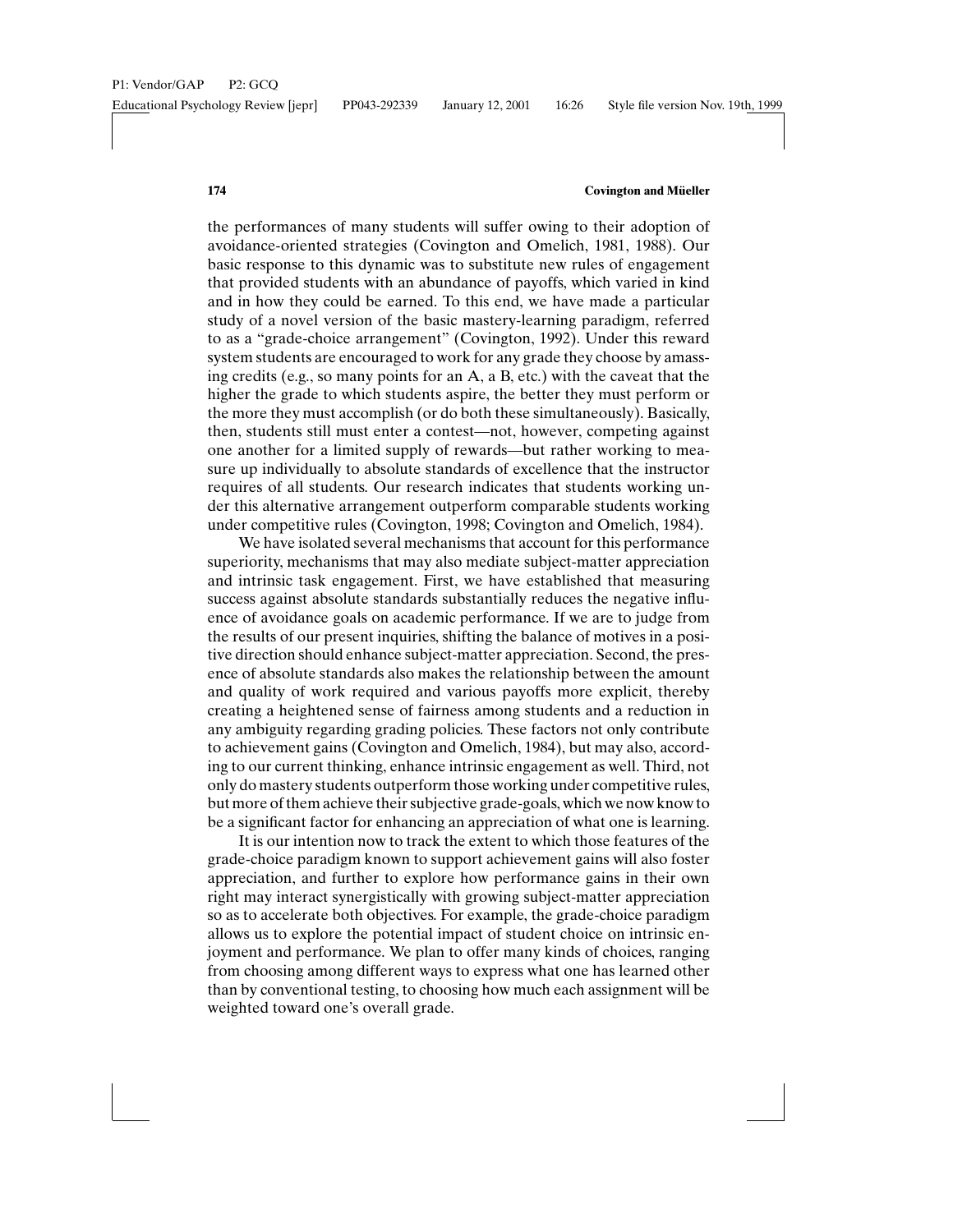Also we intend to explore the effects of rewarding students with extra grade credit for reflecting on their thought processes as they work, for savoring the implications of what they are learning, and for searching for personal meaning in their accomplishments. Paying people to engage in behaviors associated with intrinsic involvement is an interesting gamble. On the one hand, this strategy addresses directly the reality that students make time mainly for those activities where grades are at stake; on the other hand, we must ask once again whether genuine appreciation can be nurtured when extrinsic pay is involved. Our evidence suggests that it can, but at present this is only a tentative proposition and its truth will undoubtedly depend on a host of situational and personal factors.

### **REFERENCES**

- Alschuler, A. S. (1973). *Developing Achievement Motivation in Adolescents*, Educational Technology Publications, Englewood Cliffs, NJ.
- Atkinson, J. W. (1957). Motivational determinants of risk-taking behavior. *Psychol. Rev.* 64: 359–372.
- Atkinson, J. W. (1964). *An Introduction to Motivation*, Van Nostrand, Princeton, NJ.
- Bandura, A. (1982). Self-efficacy mechanism in human agency. *Am. Psychol.* 37: 122–147.
- Beery, R. G. (1975). Fear of failure in the student experience. *Personnel Guidance J.* 54: 190– 203.
- Condry, J. D., and Chambers, J. (1978). Intrinsic motivation and the process of learning. In Lepper, M. R., and Greene, D. (eds.), *The Hidden Costs of Reward: New Perspectives on the Psychology of Human Motivation*, Erlbaum, Hillsdale, NJ.
- Covington, M. V. (1992). *Making Grade: A Self-Worth Perspective on Motivation and School Reform*, Cambridge University Press, New York.
- Covington, M. V. (1998). *The Will to Learn: A Guide for Motivating Young People*, Cambridge Press, New York.
- Covington, M. V., and Beery, R. G. (1976). *Self-Worth and School Learning*, Holt, Rinehart and Winston, New York.
- Covington, M. V., and Omelich, C. L. (1981). As failures mount: Affective and cognitive consequences of ability demotion on the classroom. *J. Educ. Psychol.* 73: 799– 808.
- Covington, M. V., and Omelich, C. L. (1984). Task-oriented versus competitive learning structures: Motivational and performance consequences. *J. Educ. Psychol.* 76: 1038–1050.
- Covington, M. V., and Omelich, C. L. (1985). Ability and effort valuation among failure-avoiding and failure-accepting students. *J. Educ. Psychol.* 77: 446–459.
- Covington, M. V., and Omelich, C. L. (1988). Achievement dynamics: The interaction of motives, cognitions and emotions over time. *Anxiety J.* 1: 165–183.
- Covington, M. V., and Omelich, C. L. (1991). Need achievement revisited: Verification of Atkinson's original  $2 \times 2$  model. In Spielberger, C. D., Sarason, I. G., Kulcsár, Z., and Van Heck, G. L. (eds.), *Stress and Emotion: Anxiety, Anger, and Curiosity*, 14th Ed., Hemisphere, Washington, DC.
- Covington, M. V., and Roberts, B. W. (1994). Self worth and college achievement: Motivational and personality correlates. In Pintrich, P. R., Brown, D. R., and Weinstein, C. L. (eds.), *Student Motivation, Cognition and Learning*, Erlbaum Associates, Hillsdale, NJ, pp. 157– 187.
- Covington, M. V., and Wiedenhaupt, S. (1997). Turning work into play: The nature and nurturing of intrinsic task engagement. In Perry, R., and Smart, J. C. (eds.), *Effective Teaching in Higher Education: Research and Practice*, Special Edition, Agathon Press, New York, pp. 101–114.